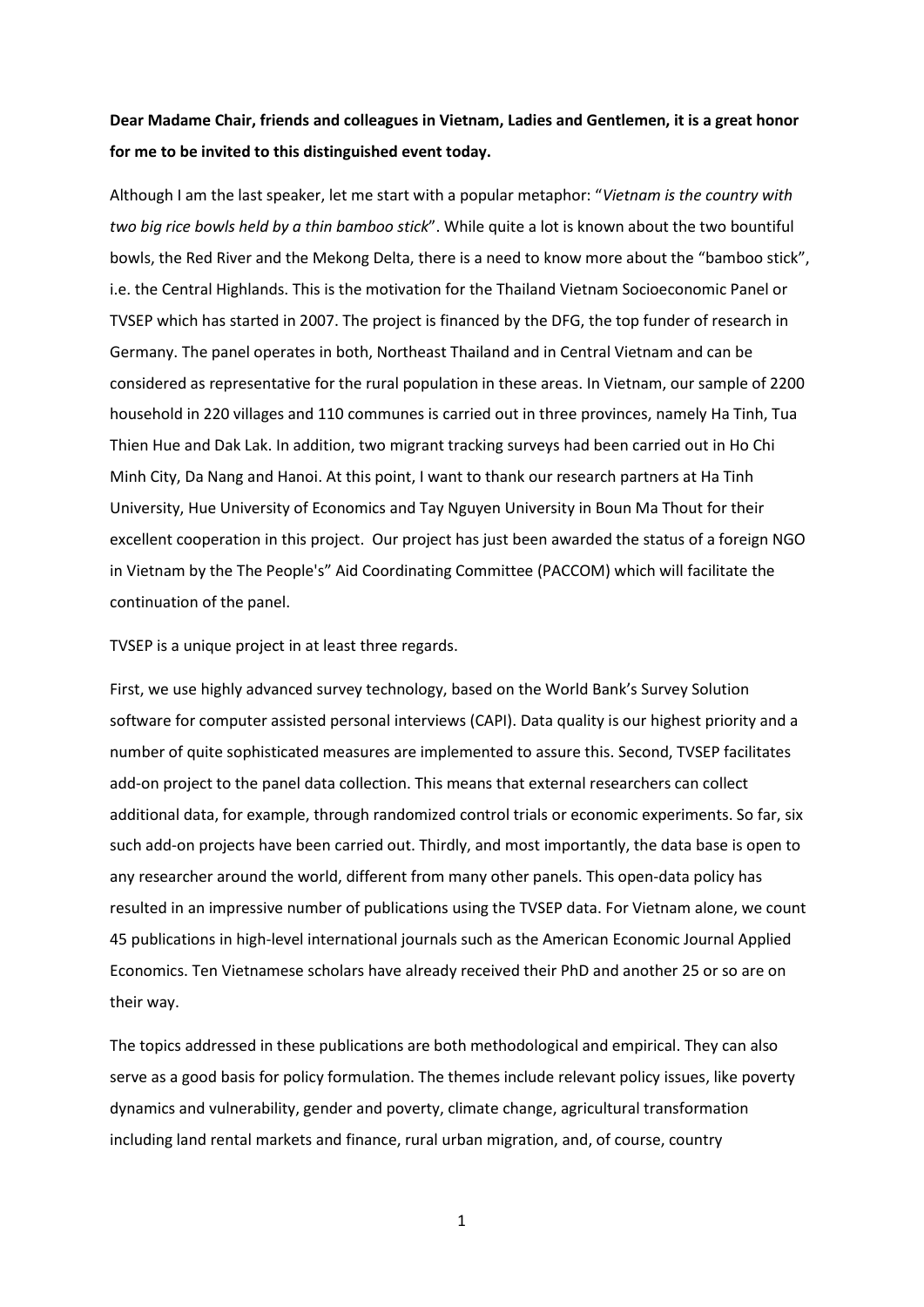comparisons between Vietnam and Thailand which facilitates exchange of ideas between these two emerging market economies.

So to give you a glimpse of the results, I want to present some findings from TVSEP research work in Vietnam. Since many of our sample sites can be labelled as "Environments of the Poor", understanding the causes and the dynamics of poverty is a key topic.

A major reason why some rural households are still poor is that their farm size remains extremely small. This is true for all of Asia, and it especially applies to Vietnam. Unlike agricultural statistics in many developing countries, TVSEP has quite precise records from its three survey provinces, on how farm sizes have developed over time. Results show that while average farm size, between 2007 and 2017, has increased from 0,89 to 1,12 ha, the distribution has basically remained the same. In both periods, over 70 % of farms have less than 1 ha and almost 90 % have less than 2 ha while barely 3% of households in our panel have more than 5 ha. This contradicts to what some policy makers dream about. They want rural people to leave their small farms and engage in wage employment in the cities, assuming that food can be produced by a few large-scale, agroindustry type of farms. Our results do not support such hope. Farms remain small and there is no indication that this will change soon.

On the other hand, it is also clearly shown that rural households cannot make a living from farming alone and that supporting small scale farms with all kinds of special farm programs is unlikely to take them out of poverty and put them on a sustainable growth path. Of course, there is a good reason why rural households are not doing what policy makers want them to do and rather keep on holding to their small piece of land. It is not surprising that until to date, on a global scale, according to FAO estimates, 84% of farms have less than 2 ha and this hasn't changed much during the past 30 years. More so, in a Covid-infected, climate change-driven, and politically highly unstable world, people will stick to their safety nets. Farms, even if they are very small, are an insurance and they can provide basic food security and serve as an income floor.

What emerges from many of the TVSEP research papers for Vietnam, is the notion that, while Government programs do help some farmers, partial farm programs like credit, land rental markets or livestock development, barely benefit those living under the poverty line and are unsuccessful to foster a broader rural development. In short, what seems to be missing, is a comprehensive rural development strategy that pays more attention to the rural areas with well-targeted investments in infrastructure, both physical and social, including of course digitalization, not only in the district towns, but also in the communes and villages. Some European countries can serve as good model for such rural development strategy.

2